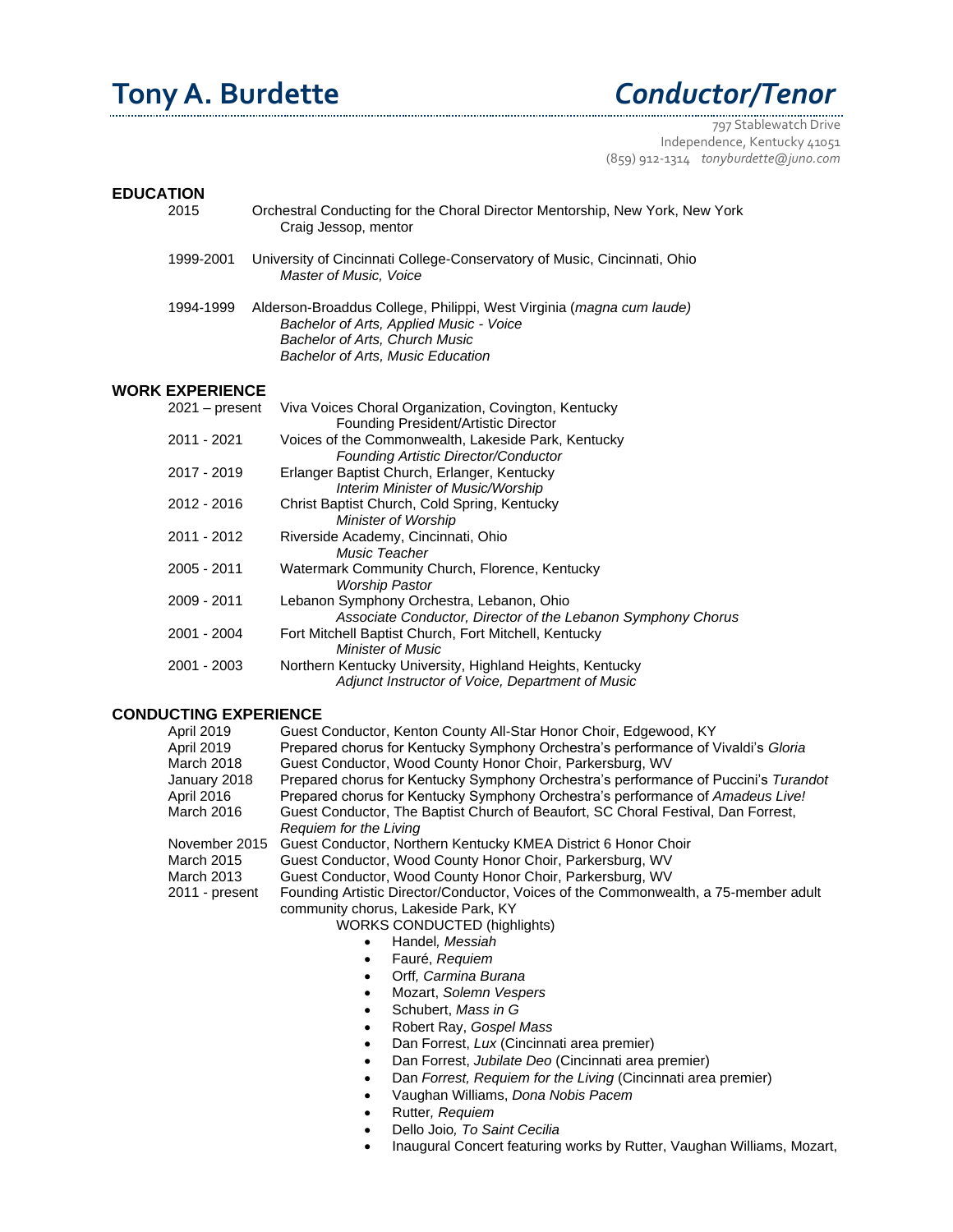#### Tallis, Parry, Wilberg, etc...

2009 - 2011 Associate Conductor / Chorus Director, Lebanon Symphony Orchestra, Lebanon, OH PREPARED CHORAL WORKS

- Handel, *Messiah*
- Verdi, *Four Sacred Pieces*
- Beethoven, *Symphony No. 9*

1997 – 1999 Student conductor, Concert Choir & Chamber Ensemble, Alderson-Broaddus College<br>1996 - present Church adult choirs, children choirs, vocal ensembles, instrumental ensembles Church adult choirs, children choirs, vocal ensembles, instrumental ensembles

#### **CONDUCTING TEACHERS**

Craig Jessop, Michael Adelson, Jonathan Griffith, Nolan Long, Mark Hardman

# **ADDITIONAL EXPERIENCE**

| Assistant Conductor, Alderson-Broaddus College Concert Choir and Chamber Ensemble |
|-----------------------------------------------------------------------------------|
|                                                                                   |
|                                                                                   |

# **OPERA PERFORMANCE EXPERIENCE**

| Bilodeau, Julien | Another Brick in the Wall                        | Chorus                  | Cincinnati Opera               |
|------------------|--------------------------------------------------|-------------------------|--------------------------------|
| <b>Beethoven</b> | Fidelio                                          | Chorus                  | Cincinnati Opera               |
| <b>Bizet</b>     | Carmen                                           | Chorus                  | Cincinnati Opera               |
| Leoncavallo      | Pagliacci                                        | Chorus                  | Cincinnati Opera               |
| Mozart           | Die Zauberflöte                                  | Tamino (scenes)         | University of Cincinnati - CCM |
|                  | Don Giovanni                                     | Chorus                  | Cincinnati Opera               |
|                  | Le Nozze di Figaro                               | Chorus                  | Cincinnati Opera               |
| Poulenc          | Les Mamelles de Tirésias                         | Journalist              | University of Cincinnati - CCM |
| Puccini          | La Bohème                                        | Chorus                  | Cincinnati Opera               |
|                  |                                                  |                         | University of Cincinnati - CCM |
|                  |                                                  | Rodolfo (scenes)        | Alderson-Broaddus College      |
|                  | Madama Butterfly                                 | Chorus                  | Cincinnati Opera               |
|                  | Tosca                                            | Chorus                  | Cincinnati Opera               |
|                  | Turandot                                         | Chorus                  | Cincinnati Opera               |
| Purcell          | Dido and Aeneas                                  | Aeneas (scenes)         | Alderson-Broaddus College      |
| Puts             | <b>Silent Night</b>                              | Chorus                  | Cincinnati Opera               |
| Rossini          | Il barbiere di Siviglia                          | Count Almaviva (scenes) | Alderson-Broaddus College      |
|                  | Il Viaggio à Reims                               | Gelsomino               | University of Cincinnati - CCM |
|                  | La Cenerentola                                   | Chorus                  | Cincinnati Opera               |
| J. Strauss       | Die Fledermaus                                   | Alfred (scenes)         | Alderson-Broaddus College      |
| R. Strauss       | Der Rosenkavalier                                | Waiter 1 / Chorus       | Cincinnati Opera               |
| Sullivan         | Trial by Jury                                    | Defendant               | Alderson-Broaddus College      |
| Verdi            | Aïda                                             | Chorus                  | Cincinnati Opera               |
|                  | Don Carlo                                        | Chorus                  | Cincinnati Opera               |
|                  | Otello                                           | Chorus                  | Cincinnati Opera               |
|                  | La Traviata                                      | Chorus                  | Cincinnati Opera               |
|                  | <b>Il Trovatore</b>                              | Chorus                  | Cincinnati Opera               |
| Wagner           | Die Meistersinger von Nürnberg Lehrbuben, Chorus |                         | Cincinnati Opera               |
| Weill            | Royal Place                                      | Young Fisherman (cover) | University of Cincinnati - CCM |
|                  | The Czar Has His Photograph TakenChorus          |                         | University of Cincinnati - CCM |

#### **ORATORIO/CONCERT SOLOIST PERFORMANCE EXPERIENCE**

| C.P.E. Bach | Magnificat          | Northern KY Community Chorus & Orchestra          |
|-------------|---------------------|---------------------------------------------------|
| J.S. Bach   | <b>B Minor Mass</b> | Bach Society of Dayton, Ohio                      |
|             | Cantata No. 4       | Hartnell Community Chorus, Carmel, CA             |
|             | Cantata No. 40      | Musica Sacra Cincinnati                           |
|             | Cantata No. 73      | Bach Ensemble of St. Thomas, Cincinnati, OH       |
|             | Cantata No. 100     | Bach Ensemble of St. Thomas, Cincinnati, OH       |
|             | Cantata No. 131     | Northern KY Community Chorus & Orchestra          |
|             | Cantata No. 142     | Northern KY Community Chorus & Orchestra          |
|             | Cantata No. 155     | Bach Ensemble of St. Thomas, Cincinnati, OH       |
|             | Cantata No. 157     | Bach Association of Cincinnati, OH                |
|             | Christmas Oratorio  | Bach Society of Dayton, Ohio (solos & Evangelist) |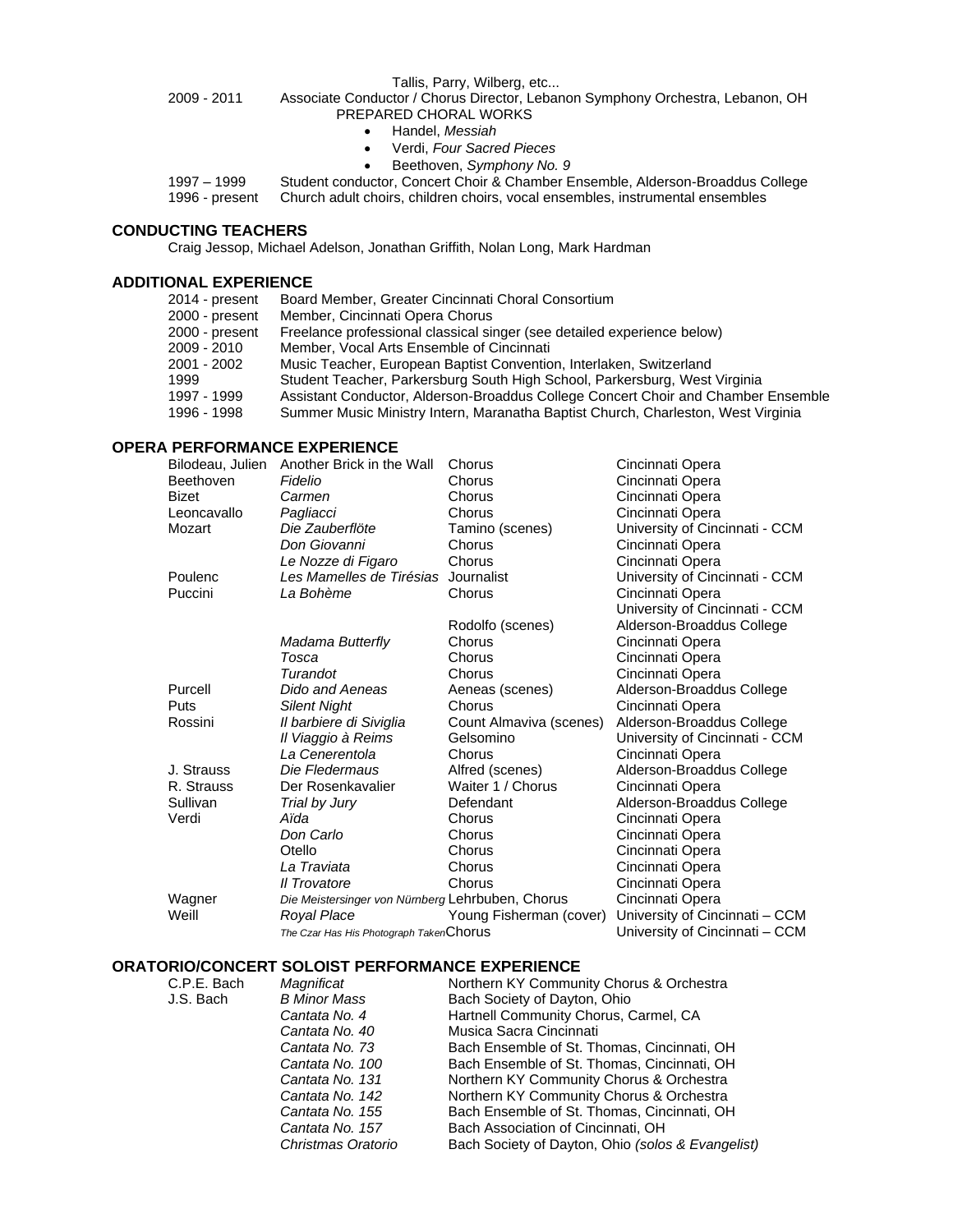|              |                               | CCM Philharmonia Orchestra (solos)                  |
|--------------|-------------------------------|-----------------------------------------------------|
|              |                               | Alderson-Broaddus College (solos)                   |
|              | Magnificat                    | Alderson-Broaddus College                           |
|              | St. John Passion (solos)      | Bach Society of Dayton, Ohio                        |
|              | St. John Passion (Evangelist) | Bach Society of Dayton, Ohio                        |
| Carissimi    | Jephte                        | Bach Society of Dayton, Ohio                        |
| Charpentier  | Magnificat                    | Northern KY Community Chorus & Orchestra            |
| Forrest, Dan | Requiem for the Living        | DCINY - Carnegie Hall, New York City                |
|              |                               | The Baptist Church of Beaufort, South Carolina      |
| Handel       | Israel in Egypt               | Bach Society of Dayton, Ohio                        |
|              | Messiah                       | Butler Philharmonic Orchestra, West Chester, OH     |
|              |                               | Middletown Civic Chorus, Middletown, OH             |
|              |                               | Lebanon Symphony Orchestra, Lebanon, OH             |
|              |                               | Northern KY Community Chorus & Orchestra            |
|              |                               | Marietta College (OH) Chorus & Orchestra            |
|              |                               | Alderson-Broaddus College                           |
| Haydn        | Missa Sancti Nicolai          | Musica Sacra Cincinnati                             |
| Mendelssohn  | Saint Paul                    | Northern KY Community Chorus & Orchestra            |
| Mozart       | <b>Coronation Mass</b>        | Hamilton-Fairfield Symphony Orchestra, Hamilton, OH |
|              | Requiem                       | Hamilton-Fairfield Symphony Orchestra, Hamilton, OH |
|              | Solemn Vespers                | Hamilton-Fairfield Symphony Orchestra, Hamilton, OH |
| Orff         | Carmina Burana                | Asheville Choral Society (NC)                       |
|              |                               | Hamilton-Fairfield Symphony Orchestra, Hamilton, OH |
|              |                               | Jefferson Choral Society, Lynchburg, VA             |
|              |                               | Lebanon Symphony Orchestra, Lebanon, OH             |
|              |                               | The Chorus of the Blue Ridge, Roanoke, VA           |
| Rachmaninoff | Vespers                       | Bach Society of Dayton, Ohio                        |
| Schubert     | Mass in G                     | Alderson-Broaddus-College                           |
| Vivaldi      | Magnificat                    | St. John's United Church of Christ, Newport, KY     |

#### **VOICE TEACHERS/COACHES/MASTER CLASSES**

Marilyn Horne, David Adams, Kenneth Griffiths, Terry Lusk, Donna Lowey, Sylvia Plyler, Lillian Long

#### **CONDUCTORS**

Edoardo Müller, Sir Roger Norrington, Donald Nally, Mark Gibson, John Paul Stanbery, David Donovan, Demetrius Fuller, John Neely, Richard Buckley, Andreas Delfs, John Keenan, Robert Spano, Henri Venanzi

#### **RECENT SOLO ENGAGEMENTS**

Tenor Soloist, Handel, *Messiah*, Butler Philharmonic, West Chester, OH (December 2019) Tenor Soloist, Handel, *Messiah*, Middletown Civic Chorus, Middletown, OH (December 2019) Recital with Joy Burdette, soprano, Matinee Musical, Memorial Hall, Cincinnati, OH (September 2018) Tenor Soloist, J.S. Bach, Cantata 131, Northern Kentucky Community Chorus and Orchestra (April 2017) Tenor Soloist, J.S. Bach, Cantata 40, Haydn, *Missa Sancti Nicolai*, Musica Sacra Cincinnati (March 2017) Evangelist, J.S. Bach, *St. John Passion*, Bach Society of Dayton, Ohio (March 2017) Tenor Soloist, Bach, Cantata No. 73, Bach Ensemble of St. Thomas, Cincinnati, OH (January 2017) Tenor Soloist, Rachmaninoff, *Vespers*, Bach Society of Dayton, Ohio (October 2016) Tenor Soloist, Dan Forrest, *Requiem for the Living*, Distinguished Concerts International New York Orchestra and Chorus, Carnegie Hall, New York, NY (January 2016) Tenor Soloist, Vivaldi, *Magnificat*, St. John's United Church of Christ, Newport, KY (December 2015) Recital with Joy Burdette, soprano, Church Street United Methodist Church Master Arts Series, Knoxville, TN (November 2015) Tenor Soloist, Bach, Cantata No. 155, Bach Ensemble of St. Thomas, Cincinnati, OH (September 2015) Tenor Soloist, Bach, Cantata No. 4, Hartnell Community Chorus, Carmel, CA (May 2015) Tenor Soloist, Bach, Cantata No. 100, Bach Ensemble of St. Thomas, Cincinnati, OH (April 2015) Recital with Joy Burdette, soprano, Northern Kentucky University (January 2015) Tenor Soloist, Vaughan Williams, *Mass in G minor*, Bach Society of Dayton, Ohio (May 2014) Tenor Soloist, Bach, *B Minor Mass*, Bach Society of Dayton, Ohio (March 2014) Tenor Soloist, Mozart, *Solemn Vespers*, Ohio Mozart Festival, Hamilton-Fairfield Symphony Orchestra (April 2013) Tenor Soloist, Orff, *Carmina Burana*, The Chorus of the Blue Ridge, Roanoke, VA (October 2012) Tenor Soloist, Orff, *Carmina Burana*, Jefferson Choral Society, Lynchburg, VA (April 2012)

*Afternoon of Songs, Arias, and Spirituals* with Joy Burdette, soprano, Immanuel United Methodist Church, Lakeside Park, KY (April 2012)

*Afternoon of Songs, Arias, and Spirituals* with Joy Burdette, soprano, St. Paul Community United Methodist Church, Cincinnati, OH (February 2012)

Tenor Soloist, Mozart, *Requiem*, Ohio Mozart Festival, Hamilton-Fairfield Symphony Orchestra (April 2011)